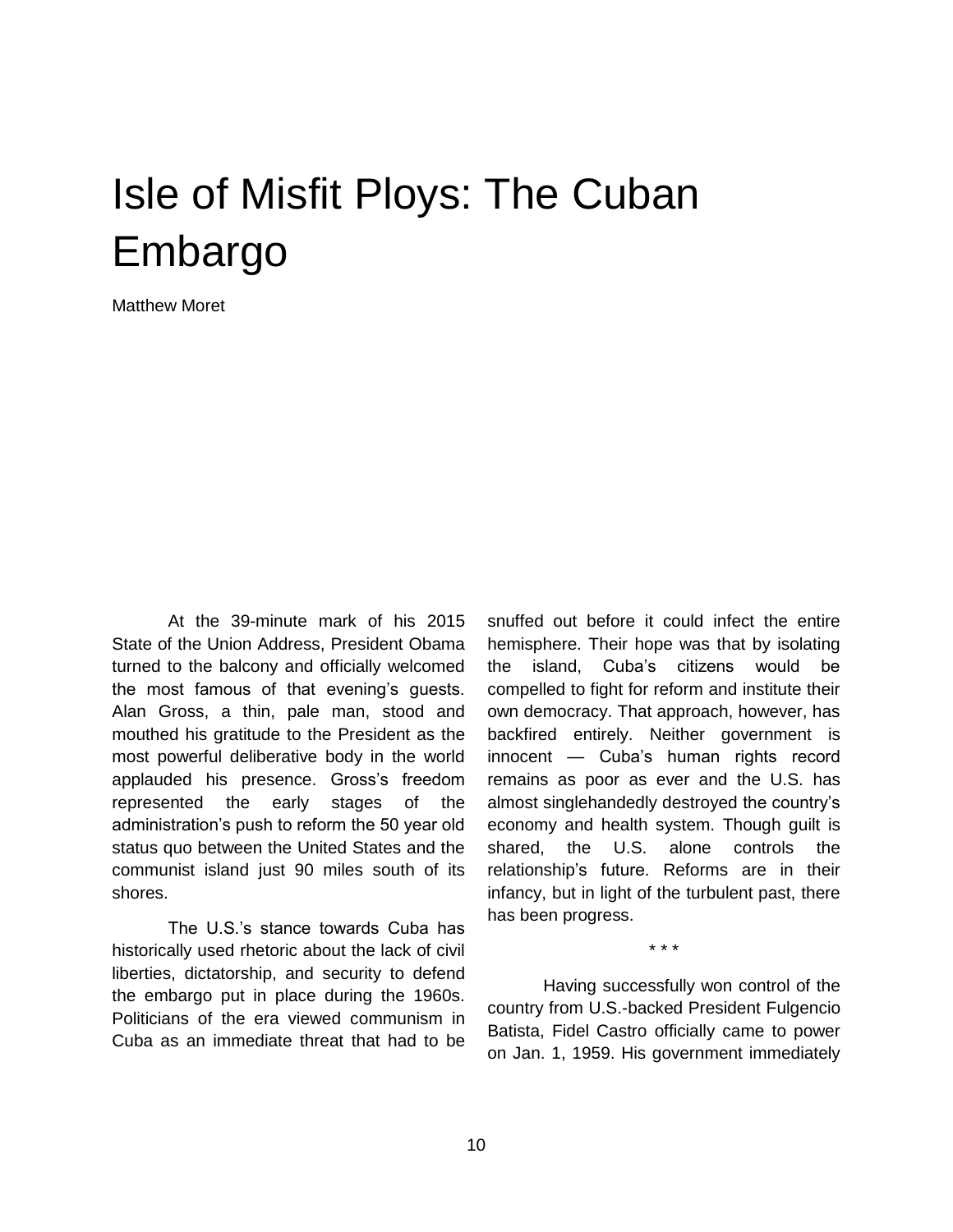began nationalizing private property, land, and private companies, regardless of whether owners were foreign or domestic. At the time, businesses from the U.S. had the largest presence in Cuba and were integral to the nation's economy — the U.S. held 75 percent of the island's arable land and 90 percent of its utilities, including infrastructure, electrical services and telephone systems.<sup>1</sup> Most importantly to the Cuban government, however, the U.S. held the keys to two critical industries: sugar, which Cuba had in abundance, and oil refineries, which Cuba desperately needed. Half of the sugar industry in Cuba was owned by the U.S., making it difficult to export the product without the assistance of the Americans because they controlled the production sources. Similarly, all three of the country's oil refineries were operated by American companies, forcing

**With this stipulation, the Helms-Burton Act forces foreign companies unconnected to the embargo to choose between the American and Cuban markets. The former is a massive, capitalistic state; the latter can barely feed its people.**

Cubans to go through them in order to import and process oil. These predicaments collided in the summer of 1960, when a trade agreement was made with the Soviet Union to exchange Cuban sugar for Soviet crude.<sup>2</sup> However, fearing Soviet influence in its hemisphere, the U.S. refused to process any of the incoming oil. In response, Castro nationalized the American refineries, effectively pushing the U.S. out of its position as gatekeeper.

From here, the relationship between the U.S. and Cuba deteriorated rather quickly. The U.S. demanded compensation for the seized assets — Cuba refused. A 1960 memo from the U.S. Department of State advised that any line of action towards Cuba should make "the greatest inroads in denying money and supplies to Cuba, to decrease monetary and real wages, to bring about hunger, desperation and overthrow of government".<sup>3</sup> This plan was implemented in October 1960, when a partial embargo barring all exports to the island except for food and medicine was placed on Cuba. President Eisenhower cut all remaining diplomatic relations the following January. The embargo was expanded to include imports to the U.S. from Cuba in February 1962, cutting out the valuable American market. Following the Cuban Missile Crisis, President Kennedy banned U.S. citizens from travelling to Cuba in October 1962.<sup>4</sup> While the loss of export profits and tourism revenue was intended to crush the Cuban economy, the country's Soviet allies minimized the damage by providing oil subsidies and a new market for Cuban exports. Eastern Europe replaced the U.S. as Cuba's chief partner and the embargo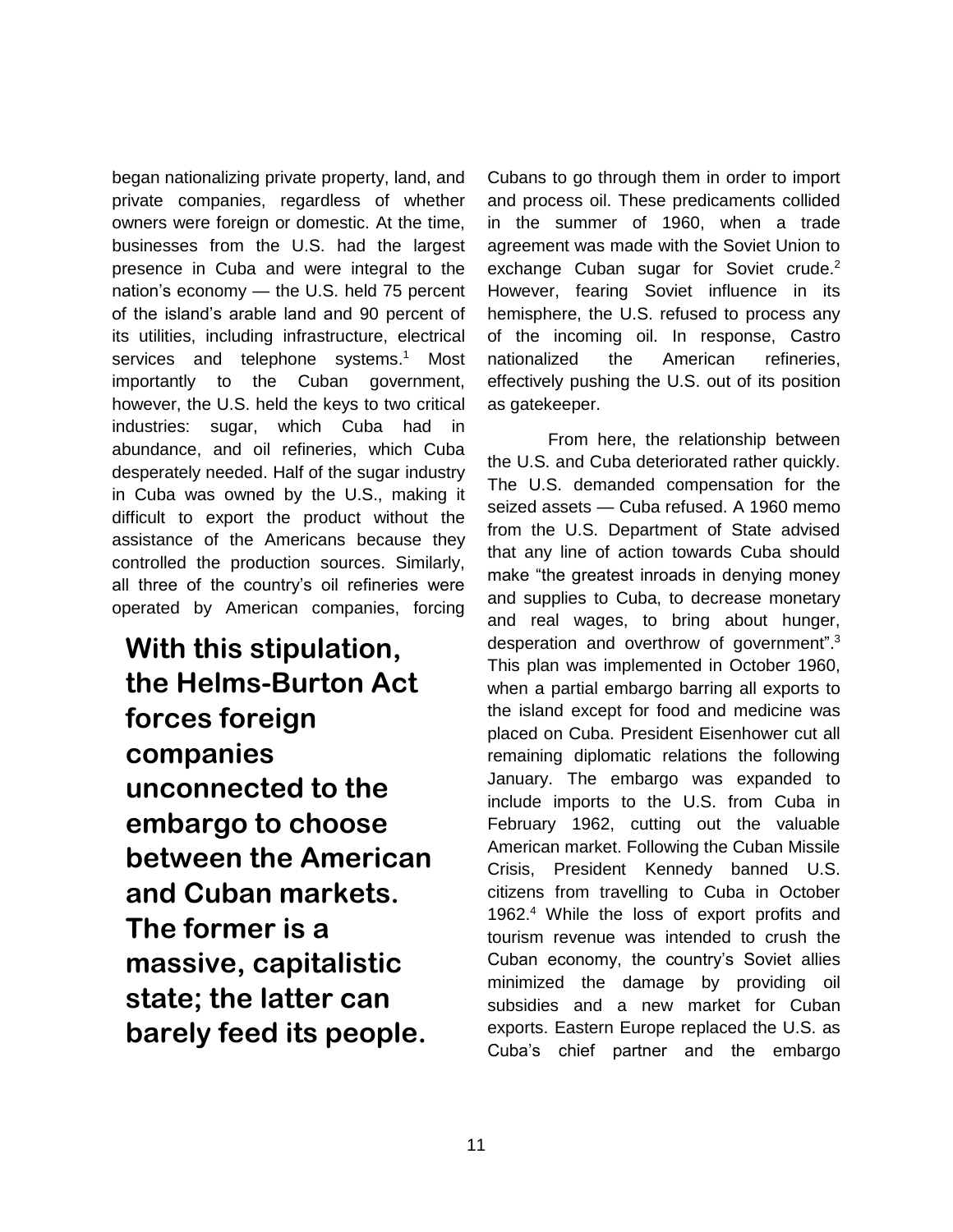became more symbolic than functional. Cuba's economy adjusted to meet the demands of the Kremlin while relations with the U.S. essentially froze. Few lasting changes occurred on either side until the 1990s, when the Soviet Union fell and its support vanished. Cuba was plunged into "the Special Period" — the worst depression in its history — from which it has yet to fully recover.

It was at this point that the U.S. significantly tightened its sanctions by passing the Cuban Democracy Act of 1992 (or CDA), which prohibited trade with foreign subsidiaries of U.S. companies. Prior to the passage of CDA, Cuba annually imported \$719 million worth of goods through U.S. subsidiary companies. Of this, 90 percent was food and medicine. This dropped to \$300,000 once CDA was enacted, further damaging the country's already crippled economy and ability to care for its people. <sup>5</sup> Like the original sanctions, CDA was intended to increase pressure on the Cuban government during a weak period in the hopes of finally breaking the communist regime, but Castro once again resisted.

Things further escalated on Feb. 24, 1996. That day, two planes operated by members of Brothers to the Rescue, a nonprofit group formed by Cuban exiles looking to rescue refugee rafts, were flying towards Cuban airspace when they were shot down. The attackers were two Cuban Air Force jets, which, according to radio transcripts, were aware the planes were civilian in nature.<sup>6</sup> Brothers to the Rescue had previously been warned by the Cuban

government to keep its distance following several trips to airdrop anti-Castro leaflets. Nonetheless, the American public was furious, and political leaders from both major parties called for increased restrictions. These calls for retaliation pushed Congress to pass the Cuban Liberty and Democratic Solidarity Act of 1995 (better known as the Helms-Burton Act) on Mar. 12, 1996. Prior to the act's passage, the embargo had been merely an executive order under the control of the President, but Helms-Burton formally codified the embargo into law.

Alteration of the embargo now required both the approval of the President and an act of Congress, and guidelines for such removal were set incredibly high. Not only does Cuba have to release all political prisoners and dissolve its governmental police force, it must take steps to return, or compensate for, any American assets confiscated after Jan. 1, 1959. There must also be free elections held in the country, overseen by independent observers, and if either Fidel or Raul Castro is involved in the proceedings in any way, the government will remain unsupported. <sup>7</sup> Aside from providing the embargo with a legal structure, Helms-Burton intensified the harshness of the embargo by expanding its scope to include international sanctions.

Under Title III of the Helms-Burton Act, American companies and individuals can sue foreign entities that have profited from trade with Cuba in any product made in, including parts from or patented in the U.S. If the judge finds in favor of the plaintiff, the foreign business can be totally banned from trading with the U.S. and the leadership of the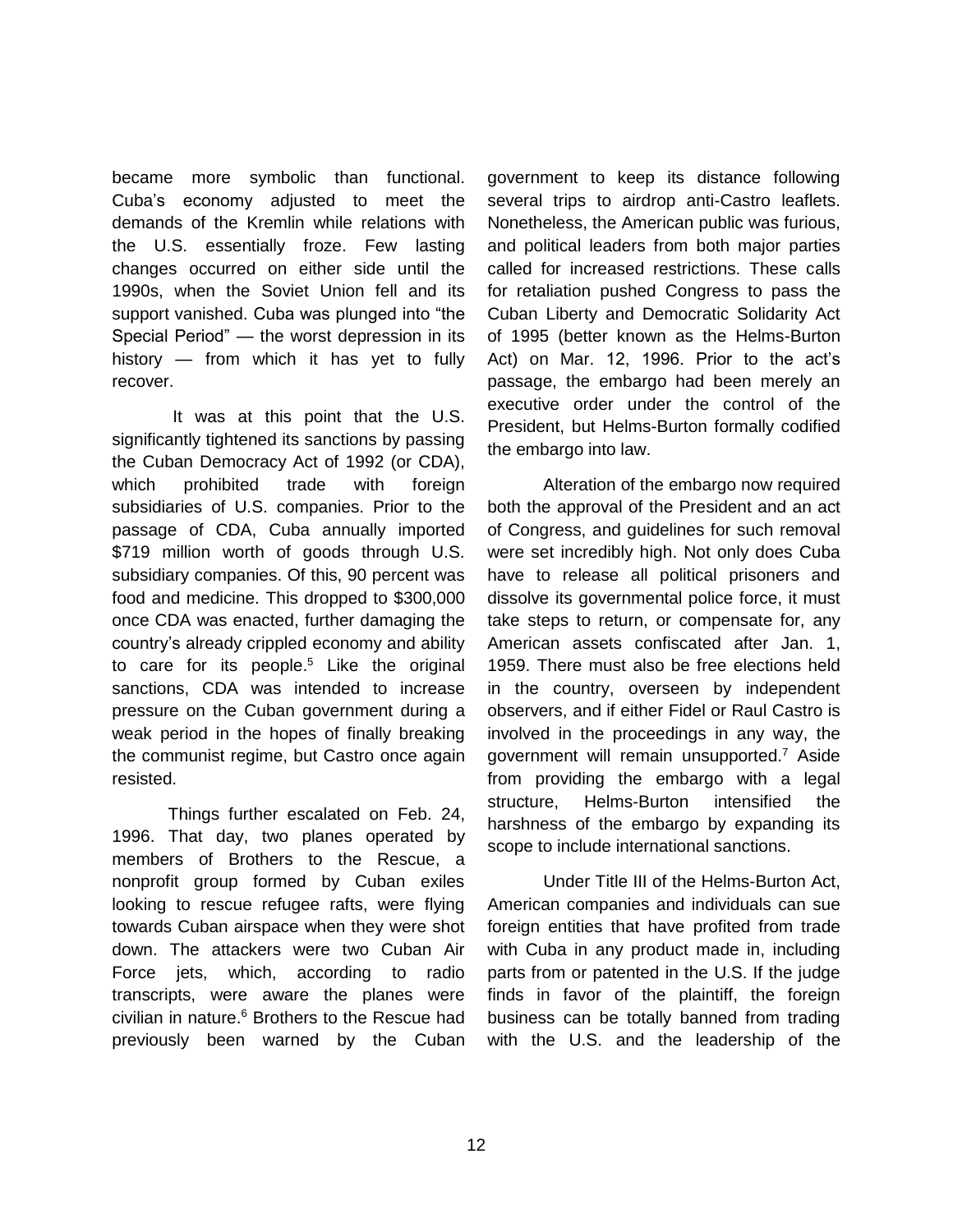business may be barred from entering the country.<sup>8</sup> With this stipulation, the Helms-Burton Act forces foreign companies unconnected to the embargo to choose between the American and Cuban markets. The former is a massive, capitalistic state; the latter can barely feed its people. For most, there really is no choice of who to accommodate.

However, this provision has stoked the international community's condemnation of the embargo. The Council of Europe, the European Union, Canada, China, the United Kingdom — virtually every major trade partner of the U.S. — have continuously condemned the law since its inception. $9$  Even before the passage of Helms-Burton, though, the embargo was extremely unpopular outside the U.S. Every year since 1992, the United Nations General Assembly has voted on a resolution condemning the Cuban embargo. In 1992, it passed with 59 votes in favor and only three votes against. Conversely, both the 2013 and 2014 votes saw 188 countries vote in favor of the resolution, with only the U.S. itself and Israel voting in dissent.<sup>10</sup> With years of international consensus against it, the embargo's preservation has become more of a diplomatic embarrassment than a hard statement in support of democracy.

Ever since its inception, U.S. authorities have insisted that the embargo is necessary to promoting human rights and democratic change for the island. In spite of this assertion, there has been no significant decrease in Cuba's human rights violations since the introduction of the policy. There were nearly 7,200 reports of arbitrary

detention made to the Cuban Commission for Human Rights and National Reconciliation (CCDHRN) in 2014 alone. Comparatively, CCDHRN reviewed only 2,900 such cases in 2013 and 1,100 in 2010.<sup>11</sup> While these detentions are generally short in duration, the scope of them is troubling. Having interviewed a collection of former political prisoners in 2010, Human Rights Watch reported that the country's prisons are severely overcrowded and full of malnourished inmates forced to fulfill manual labor requirements in 12 hour shifts. However, the Cuban government denies any international human rights groups access to its prison system. It's not surprising, then, that Freedom House, a nongovernmental organization that scores nations based on support of free expression, rates Cuba as the only unfree nation in the Americas. In 2014, they gave Cuba's press freedom a 90, 100 being the worst oppression possible, and noted that private ownership of electronic media is totally prohibited. All media outlets are owned by the government and what limited internet access is available is closely monitored.<sup>12</sup> These practices clearly don't fall in line with the U.S.'s expressed goals, but, after 54 long years, it has remained this way. The embargo hasn't only failed to force the Castro government into complying with standards for human rights, but the violations of those rights have only increased. Aside from failing to create change, the embargo has also stunted the ability of Cuban citizens to access basic necessities, harming them more than helping.

By far, the element of Cuban society most damaged by the embargo has been public health. At the embargo's onset, the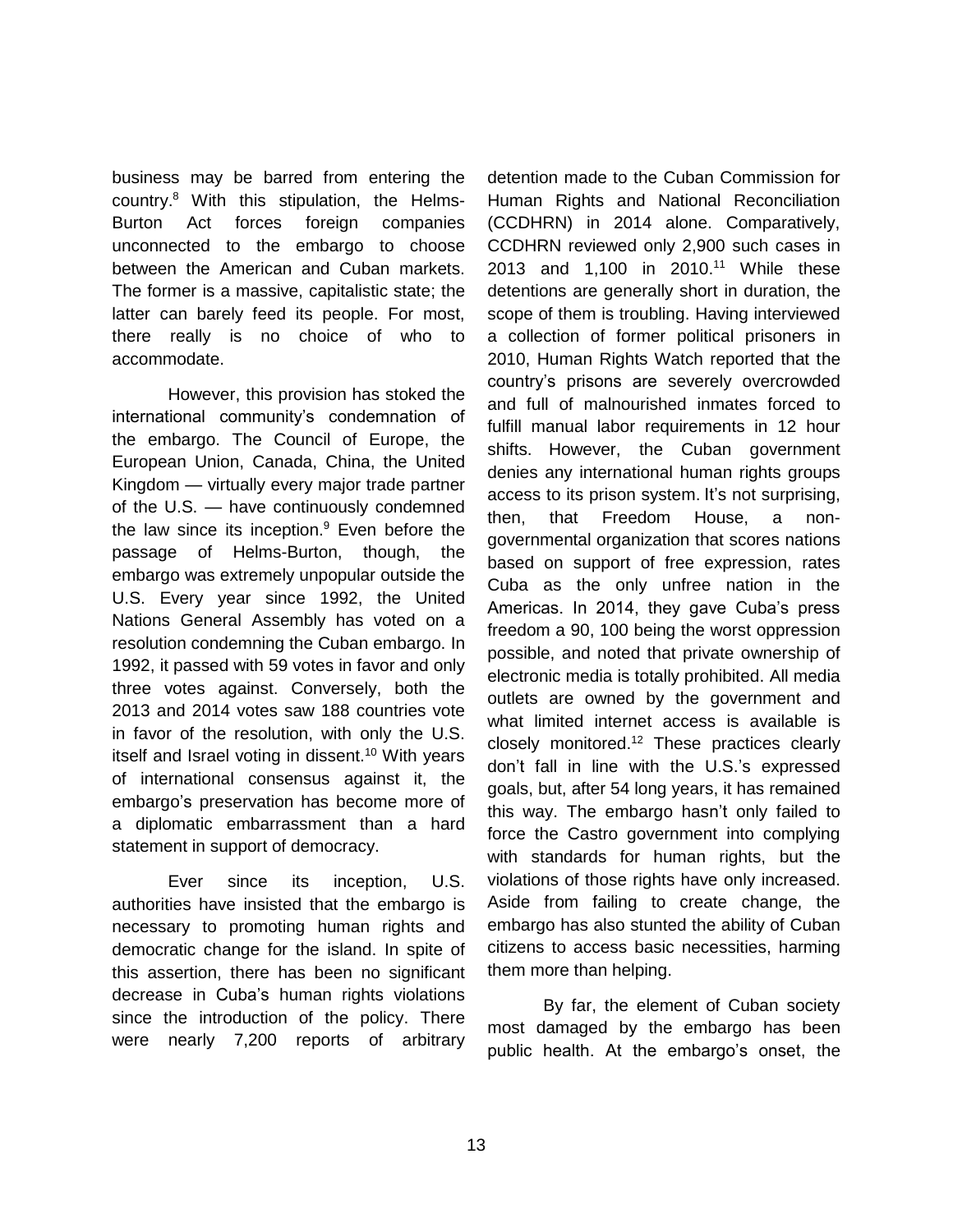Soviet Union provided Cuba with strong enough financial support that it could maintain stability despite the sanctions. Life expectancy rose 12 years during the first three decades of the embargo, placing Cuba above wealthier countries in South America and the Caribbean. However, once the Soviet Union fell in 1989, that stability faltered. By that point, Cuba had been producing more than 80 percent of its pharmaceuticals with chemicals provided by the Soviets and other European entities.<sup>13</sup> With the loss of the oil-for-sugar agreement between the island and the Soviet Union, the economy crashed, and the passage of the Helms-Burton Act caused foreign investment to fade away quickly. Cuba was left without a source of chemical resources to produce medicine and a severe lack of food. A study conducted by the American Association for World Health estimated that, between 1989 and 1993, the daily caloric intake dropped by 40 percent among adults. Infant mortality, which had steadily declined for over a decade, increased by 13 percent in one year. Lack of medication resulted in a 48 percent increase in tuberculosis deaths between 1992 and 1993, and without chlorine to clean water, Cuban supplies of safe drinking water dwindled.<sup>14</sup>

The U.S. government observed this happening and did absolutely nothing. Not only did it fail to act, it forbade others from doing so by threatening their economic security. In fact, CDA's ban on subsidiary trade was passed, suddenly, during the most severe period of the crisis. Cuba continues to face a lack of access to basic medical supplies, a majority of which are patented in the U.S. and thus inaccessible. Most medicine

produced outside the U.S. costs Cuba an estimated 30 percent more than American drugs would and carry 50 to 400 percent increases in shipping rates, limiting importation to only the most severely needed products.<sup>15</sup> Nevertheless, public health provisions in Cuba have improved dramatically due to an increased focus by the Castro government. Cuba has managed to easily surpass the U.S. in physician density, boasting 67 doctors for every 10,000 people in 2010, while the U.S. had only 24. The island nation also matches the U.S.'s life expectancy of 79 and beats its infant mortality rate, accomplishing all of this while spending one 20<sup>th</sup> per patient as the U.S.<sup>16, 17</sup> This growth has translated into economic benefits thanks to deals with Brazil and Venezuela, which trade heavily subsidized oil for Cuban physicians and medical training. The past thirty years have also seen several medical breakthroughs in Cuba, including a vaccine for meningitis B and a cure for the blindnesscausing disease retinitis pigmentosa.<sup>18</sup> But due to its own sanctions, the U.S. has been unable to acquire these treatments — it wasn't until 2014 that an American version of the vaccine was developed, despite it having existed since the 1980s a few miles south. Calling the embargo anything less than a human rights violation in and of itself would be difficult, but labeling it as strategically effective in any way is simply a denial of reality.

The economic burden that the U.S. has placed on itself is far more extensive than the loss of a few medical treatments, however. In a 2009 letter to then President-elect Obama, the U.S. Chamber of Commerce and 12 leading business organizations advocated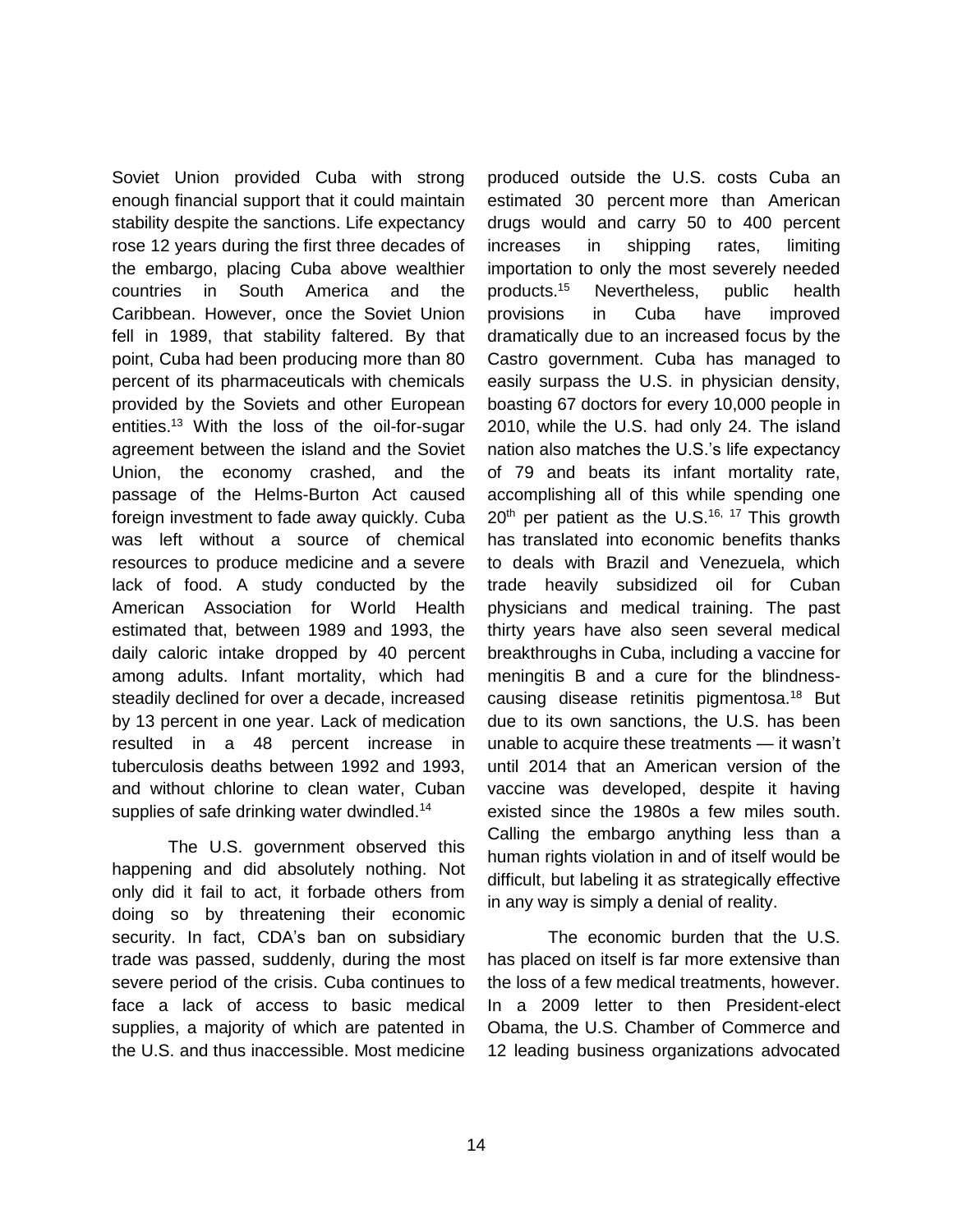for the removal of the embargo, arguing that it costs the U.S. \$1.2 billion each year. When accounting for lost sales and other economic output, that number rises to more than \$3.6 billion annually.<sup>19</sup> These figures do not account for the money spent by the Treasury Department to enforce the embargo, nor do they include the costs faced by the government when litigating violators of tourism restrictions. In terms of individual businesses, Johns Hopkins University has found that potential trade with Cuba is as high as \$2 billion.<sup>20</sup> That same study listed the lost revenue of Cuban businesses as only half that — a clear indication that American businesses are feeling the brunt of the embargo launched by their own country. These projections have estimated that if trade relations were normalized, U.S. exports to Cuba could reach as high as \$4.3 billion annually, particularly in the agricultural and technology industries. $21$ While individual Cubans have extremely limited buying power, the country's economy has gradually opened into the private sector, so there is potential to be tapped in new, growing businesses. In 2000, President Clinton signed the Trade Sanction Reform and Export Enhancement Act, which allowed for cash-only purchases of certain agricultural products by Cuba. During the first year of these changes, \$4.3 million worth of food was exported to Cuba, and as of 2014, that number had increased to over \$291 million, with a peak of \$710 million in 2007. Cuba now places amongst the U.S.'s top 50 export markets, based solely on sales of these limited commodities, and has since the policy was introduced.<sup>22</sup> Relaxing the sanctions on Cuba has already been shown to help both

parties, yet other American industries remain unable to expand.

There is also the issue of oil reserves in the Cuban regions of the Gulf of Mexico, which the Energy Information Administration lists as containing 124 million barrels as of January 2015.<sup>23</sup> As it stands, companies from Russia, China and Spain have gotten a head start on attempts to access the crude, while American interests wait. By continuing to block its own corporations from trading with one of the closest markets available, the U.S. is stunting the, albeit limited, growth of its own economy with nothing to show for it.

Not only has potential money been missed, but funding has been outright wasted in service of the policy. Radio y Television Martí is a radio and television station based in Miami, Florida that broadcasts to Cuba 24 hours a day and demonstrates the most bizarre example of this waste. The station is financed with taxpayer dollars through the Broadcasting Board of Governors, running daily news programs that present information about Cuba from the perspective of the U.S. government. Every year, it operates on a guaranteed budget of \$27 million. There are only two problems. Firstly, it has been continuously labeled as propaganda since its inception; a 2007 survey found that only 38 percent of people felt the television programming was at all objective, and that number dropped to 29 percent in regards to the radio broadcasts. $24$  The other issue is that Cuba jams almost every word the station sends out, and a 2010 report from the Committee on Foreign Relations found that less than 2 percent of people in Cuba had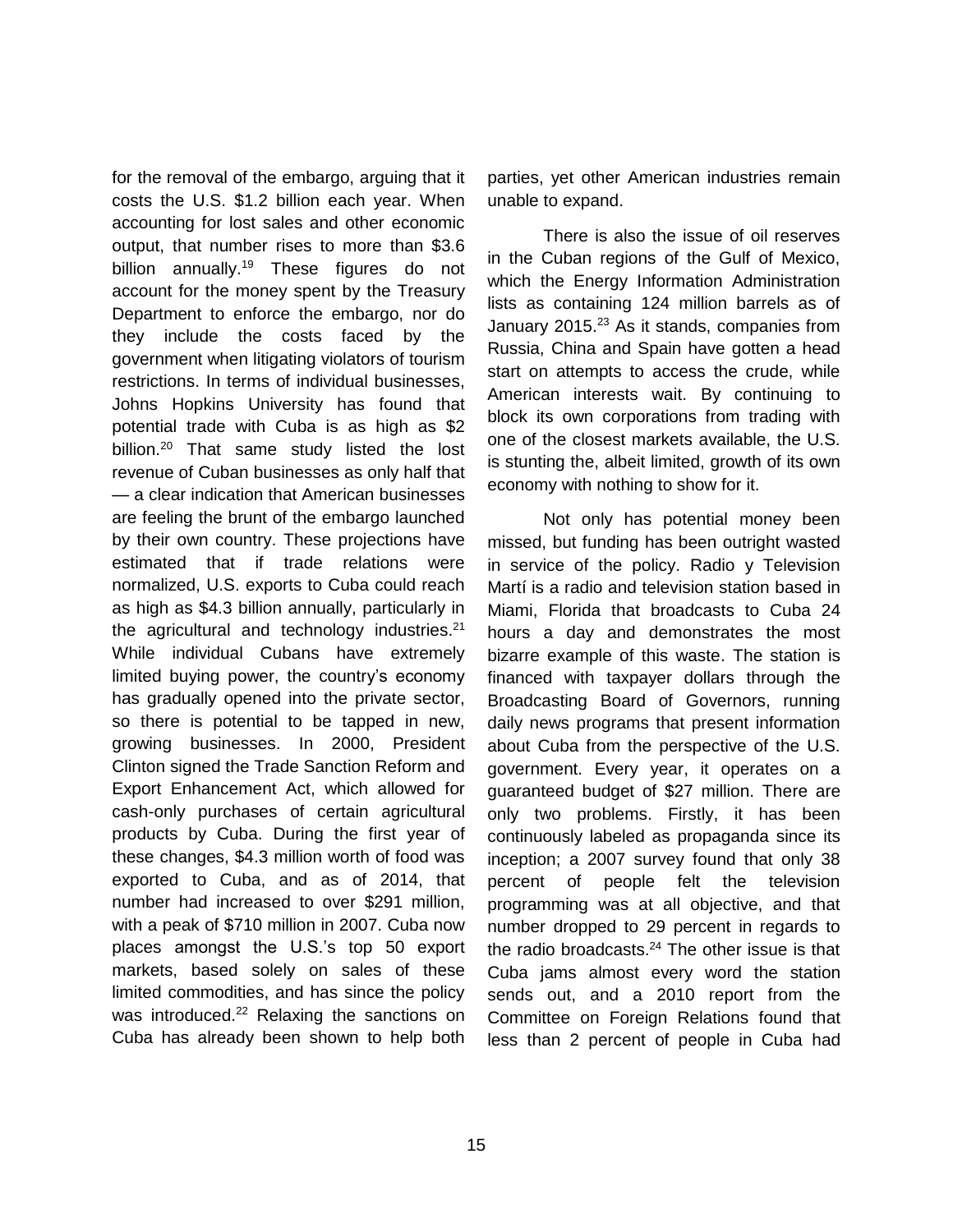*ever* listened in or knew of its existence, as most listeners happen to be Cubans living in southern Florida. In all, \$864 million dollars have gone into the program.<sup>25</sup> By all accounts, it's a complete waste of money, but Congress refuses to shut down Radio y Television Martí, rejecting multiple bills to defund it.<sup>26</sup>

Congressional inactivity towards Cuba is arguably by design, with the standards for repealing the embargo being set so high to ensure that change would occur before it was removed. Consequently, change has been largely restricted to diplomatic adjustments on the part of the president. Until the election of President Obama, plans have focused almost entirely upon what to do once Fidel Castro dies rather than actively attempting to amend policies. In 2009, however, what became known as "the Cuban Thaw" began. That year, the president eased economic sanctions and removed travel restrictions so that families with relatives in Cuba could legally visit the island. President Obama also lifted restrictions that prevented telecommunications companies from operating in Cuba, the hope being that expanded internet access would help nonprofits and humanitarian groups in Cuba coordinate with American allies.<sup>27</sup> Following a series of talks brokered by Canada and Pope Francis earlier that year, December 2014 saw the announcement of an official plan to normalize relations between the two countries. In a speech broadcast on Cuban television, President Raúl Castro addressed the new deal:

> President Obama's decision deserves the respect and

recognition of our people … We have agreed upon the restoration of diplomatic relations. This doesn't mean that the principle issue has been solved. The economic, commercial and financial blockade, which causes enormous human and economic harm to our country, must stop.<sup>28</sup>

The agreement included the release of Alan Gross, imprisoned in Cuba since 2011, and Rolando Trujillo, who had been imprisoned for nearly 20 years, in addition to the release of 53 Cuban political prisoners.<sup>29</sup> President

**Obviously, the Cuban government cannot be excused for its outright oppression, but dropping the embargo, U.S.'s very own, very public violation, isn't an endorsement of these activities. Similarly, reevaluating a policy that has clearly failed is more a gesture of pragmatism than one of capitulation.**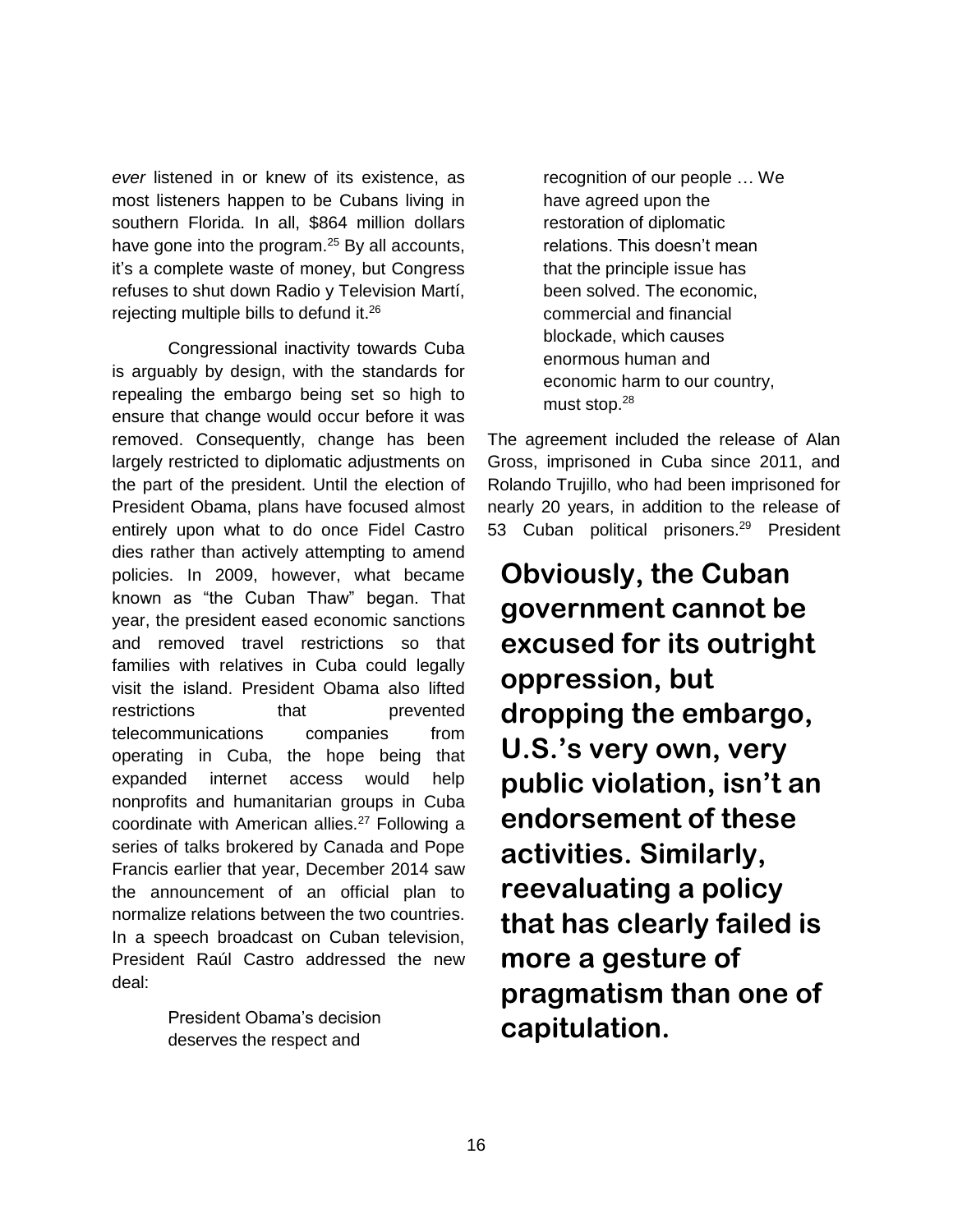Obama also announced his intention to open an embassy in Havana and shared Castro's call for Congress to finally lift the embargo. These steps represented a major step forward, but the issue of congressional approval remains a large hurdle.

The issue doesn't fall along party lines as well as other foreign policy questions, with both Republicans and Democrats praising and blasting the moves. A poll conducted in January 2015 found that 74 percent of Democrats and 67 percent of independents support normalization and the removal of the embargo. <sup>30</sup> For Republicans, there is much more opposition towards the plan, but it is far from universal — 40 percent said that they would support normalization, with that number rising significantly among younger voters. Despite the party divide, it's undeniable that support in the public exists: overall, 66 percent of those polled wanted an end to the 54-yearold embargo.<sup>31</sup>

Currently, the only major voice of dissent among Democrats in Congress is Sen. Bob Menendez (D-NJ), but in light of his removal as the Chairman of the Senate Foreign Relations Committee and investigation against him based on charges of bribery, it's unclear how much support he could muster from his party. Amongst Republicans, there has been significant pushback from Sen. Ted Cruz (R-TX) and Sen. Marco Rubio (R-FL), as well as a long list of House members. Nevertheless, Sen. Jeff Flake (R-AZ) has long been a proponent of reestablishing ties, and Sen. Rand Paul (R-KY) has also lent his support, writing: "Let's overwhelm the Castro regime with iPhones,

iPads, American cars, and American ingenuity." <sup>32</sup> Both have said that they expect their peers to come around before long.

That being said, it's highly improbable that the current Congress would be willing to make such a large policy shift. Helms-Burton requires that Cuba pay back almost \$7 billion in seized American assets before the embargo can be lifted, so Congress would need to repeal or significantly amend the law in order to move ahead. <sup>33</sup> There would also need to be funding for any new embassy from the deeply red House of Representatives and confirmation of a new U.S. Ambassador to Cuba by the GOP-controlled Senate. This would all take time and effort that such tentative bipartisanship is unlikely to provide. President Obama has demonstrated a willingness to move ahead of Congress on this issue, but without legislative change, any of his actions could easily be overturned by a future administration. The interests of the Cuban government must also be considered. Since the deal's announcement, the Castro regime has demanded a number of concessions, such as the removal of Cuba from the list of terrorist-supporting states and the return of Guantanamo Bay to Cuban control, which have threatened to derail the negotiations.34, 35

Obviously, the Cuban government cannot be excused for its outright oppression, but dropping the embargo, U.S.'s very own, very public violation, isn't an endorsement of these activities. Similarly, reevaluating a policy that has clearly failed is more a gesture of pragmatism than one of capitulation. Isolating the Cuban people has made it impossible for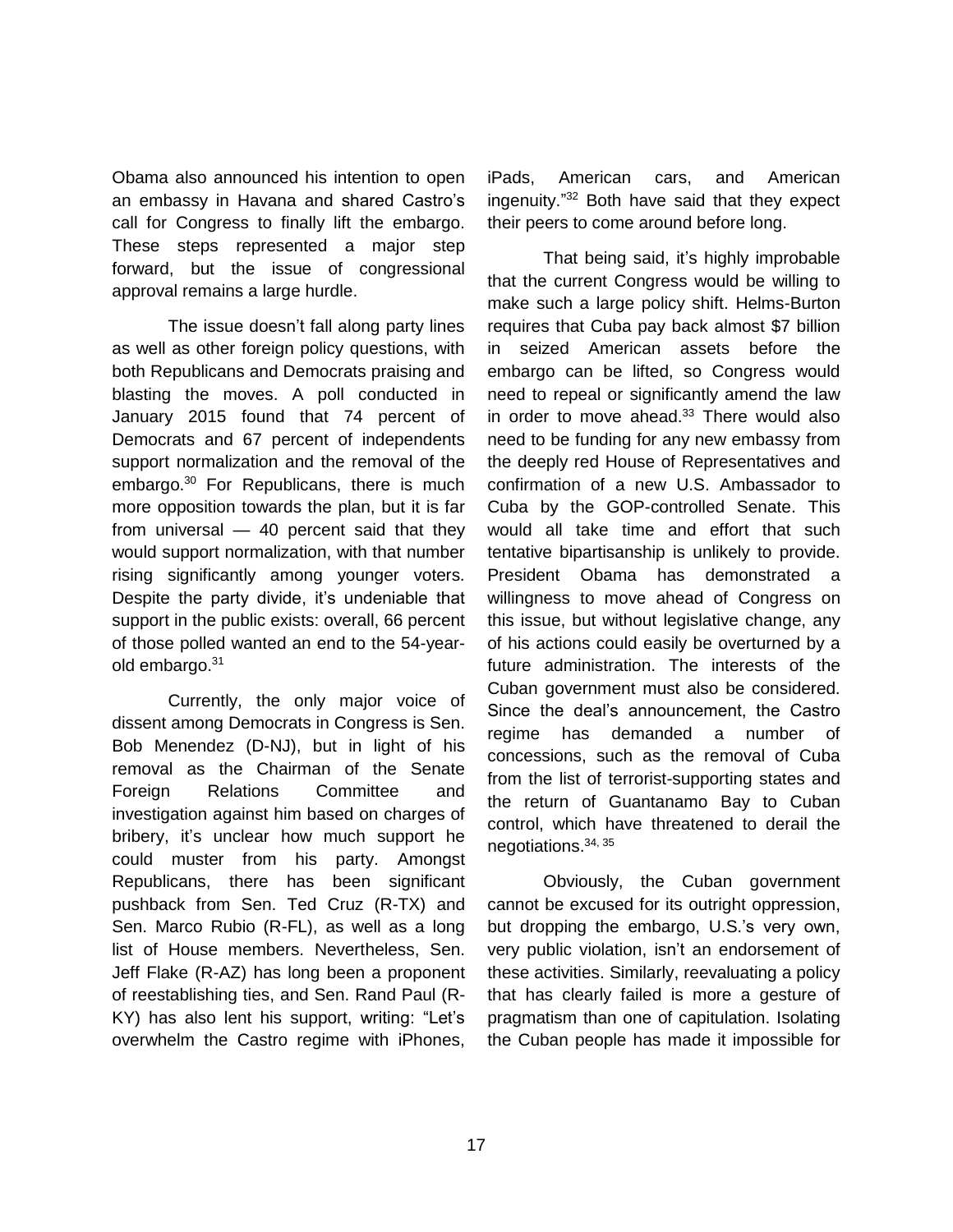them to effectively build the infrastructure to force governmental reforms. These hypothetical reforms being the singular goal of the embargo yet remaining unrealized half a century later, the policy can no longer be defended. President Obama has begun to construct a framework for normalized relations, but to actualize this attempt at progress, Congress must drop its now-hollow crusade. In accordance with the original State Department recommendation, supplies have been denied, while plenty of hunger and desperation have been felt — all that's missing is any positive result.

<sup>3</sup> *Foreign Relations of the United States, 1958-1960*. Issue brief no. 499. Vol. 6. Cuba. Washington: U.S. Department of State, 1960 (accessed March 30, 2015.) Internet.

4 Ibid.

 $\overline{a}$ 

<sup>5</sup> Richard Garfield and Sarah Santana, "The Impact of the Economic Crisis and the US Embargo on Health in Cuba," American Journal of Public Health 87, no. 1 (January 1997): 15-20 (accessed March 30, 2015.)

<sup>6</sup> Barbara Crossette, "U.S. Says Cubans Knew They Fired on Civilian Planes," The New York

 $\overline{a}$ Times, February 27, 1996 (accessed March 30, 2015.) Internet.

<sup>7</sup> COHA, "Helms-Burton Act: Resurrecting the Iron Curtain," Council on Hemispheric Affairs, June 10, 2011 (accessed March 30, 2015.) Internet.

<sup>8</sup> H.R. 927, 104th Cong., Library of Congress 814 (1996) (enacted) (accessed March 30, 2015.)

<sup>9</sup> COHA, "Helms-Burton Act: Resurrecting the Iron Curtain."

<sup>10</sup> Mirjam Donath and Louis Charbonneau, "For 23rd Time, U.N. Nations Urge End to U.S. Embargo on Cuba," Reuters, October 28, 2014 (accessed March 30, 2015.) Internet.

<sup>11</sup> "World Report 2015: Cuba," Human Rights Watch, January 29, 2015 (accessed March 30, 2015.) Internet.

<sup>12</sup> Freedom House, "Cuba- Freedom of the Press 2014," Freedom House, December 2014 (accessed March 30, 2015.) Internet.

<sup>13</sup> Paul K. Drain and Michele Barry, "Fifty Years of U.S. Embargo: Cuba's Health Outcomes and Lessons," *Science* 328, no. 5978 (April 30, 2010): 572-73 (accessed March 30, 2015.)

<sup>14</sup> *Denial of Food and Medicine: The Impact of the U.S. Embargo on Health and Nutrition in Cuba*. Report. Washington, DC: American Association for World Health, 1997 (accessed March 30, 2015.)

<sup>15</sup> Richard Garfield and Sarah Santana, "The Impact of the Economic Crisis and the US Embargo on Health in Cuba."

<sup>16</sup> "Cuba Statistics Summary (2002 Present)," World Health Organization (accessed March 30, 2015.) Internet.

FAS/USDA, Office of Global Analysis, *Cuba's Food & Agriculture Situation Report* (2008), pg. #3 (accessed March 30, 2015.)

<sup>2</sup> Gary C. Hufbauer and Barbara Kotschwar, "US Sanctions against Cuba." In *Economic Normalization with Cuba: A Roadmap for US Policymakers*, Washington, DC: Peterson Institute for International Economics, 2014 (accessed March 30, 2015.)